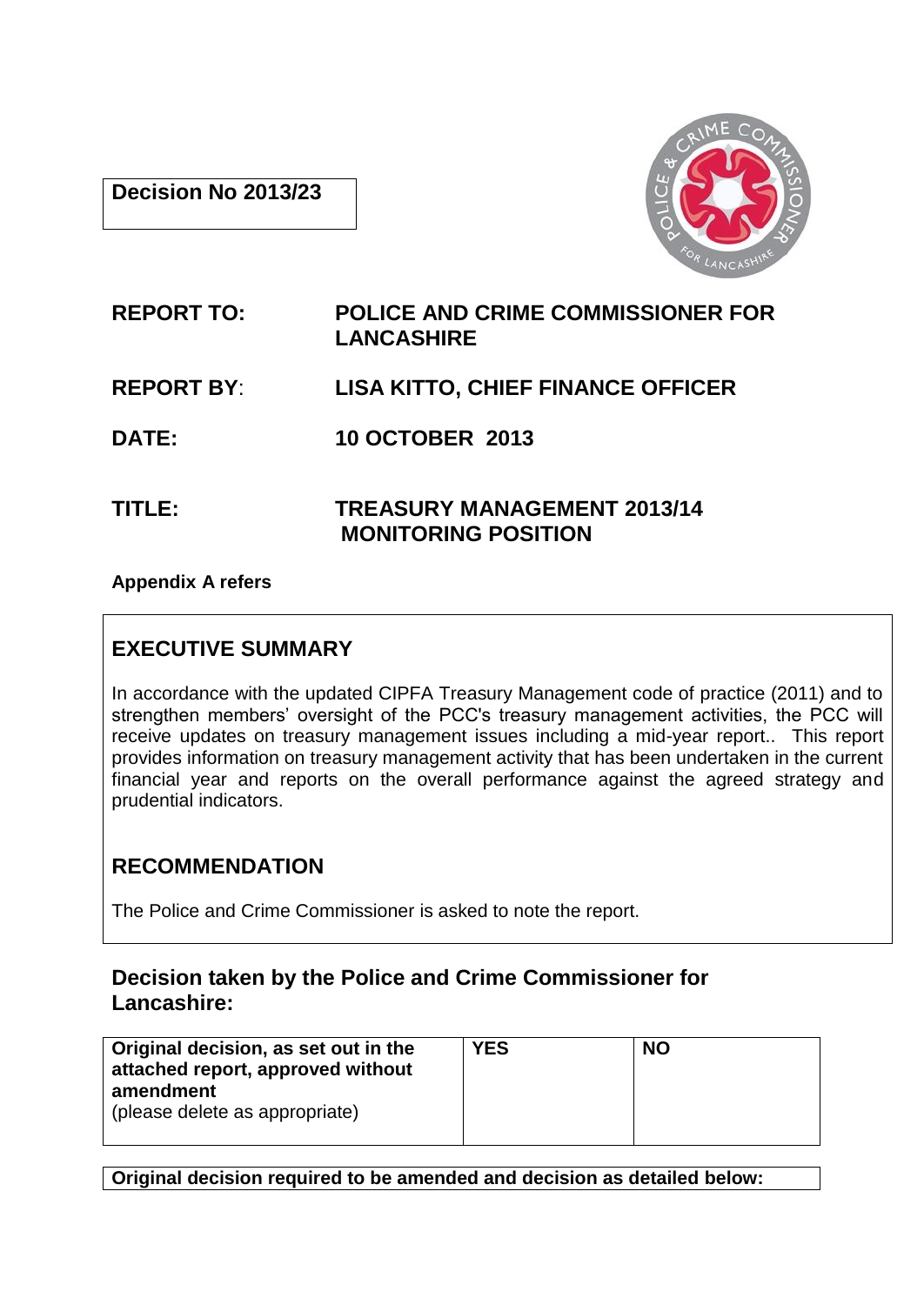**The reasons for the amended decision are as detailed below:**

**Police and Crime Commissioner: Comments**

# **DECLARATIONS OF INTEREST**

The PCC is asked to consider any personal / prejudicial interests he may have to disclose in relation to the matter under consideration in accordance with the law, the Nolan Principles and the Code of Conduct.

# **STATEMENT OF COMPLIANCE**

The recommendations are made further to legal advice from the Monitoring Officer and the Section 151 Officer has confirmed that they do not incur unlawful expenditure. They are also compliant with equality legislation.

| Signed:                              | <b>Signed:</b>        |
|--------------------------------------|-----------------------|
| <b>Police and Crime Commissioner</b> | <b>Chief Officer:</b> |
| Date:                                | Date:                 |
|                                      |                       |
|                                      |                       |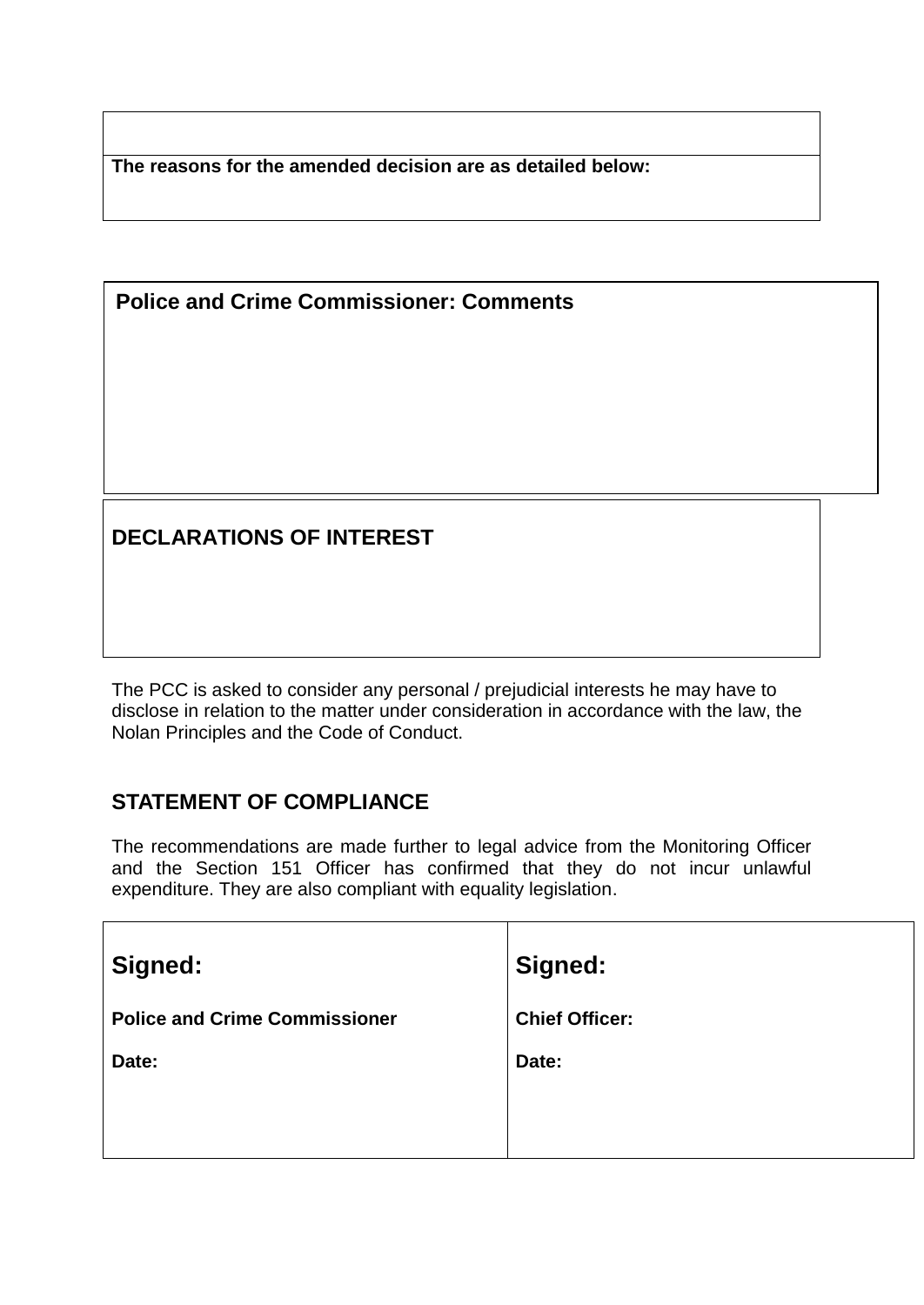| Signed:                | Signed:                       |
|------------------------|-------------------------------|
| <b>Chief Constable</b> | <b>Chief Finance Officer:</b> |
| Date:                  | Date:                         |
|                        |                               |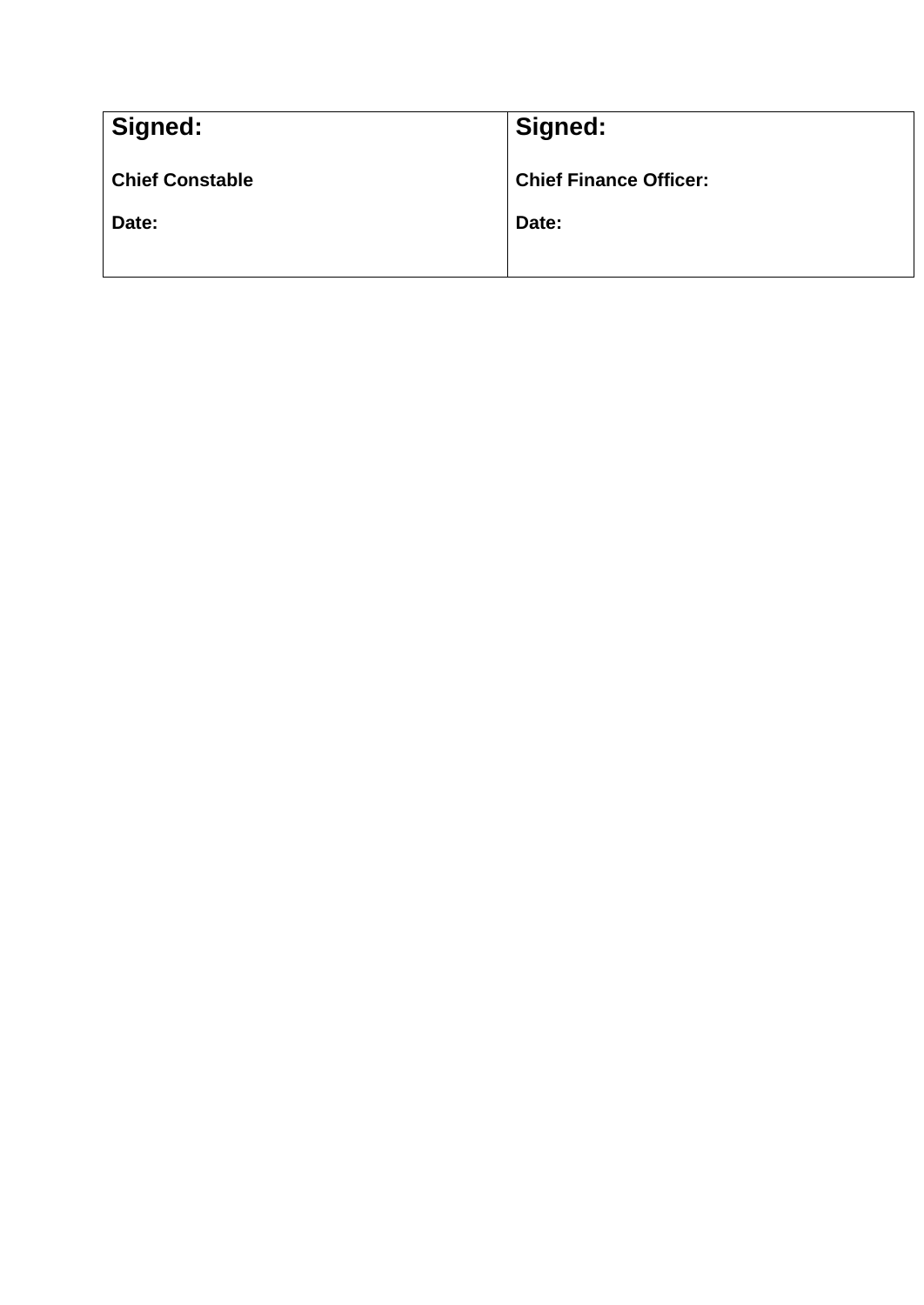## **POLICE & CRIME COMMISSIONER FOR LANCASHIRE**

#### **REVIEW OF TREASURY MANAGEMENT 2013/14 Mid Year Report**

#### **Issue for Consideration**

In accordance with the updated CIPFA Treasury Management code of practice (2011) and to strengthen members' oversight of the Commissioner's treasury management activities, the Police Commissioner receives regular updates on treasury management issues including a mid-year report. Reports on treasury activity are discussed on a quarterly basis with the Chief Finance Officer for PCC and the content of these reports is used as a basis for this report to the Commissioner.

#### **Economic Overview**

Global central bank monetary activity has continued to take the fear factor out of international market. Specifically European Central Bank's promise to do whatever was necessary to protect the Euro followed by the US Federal Reserve providing \$85bn per month in asset purchases and the Japanese government of Abe San seeking to break 25yrs of economic stagnation with a huge quantitative easing programme, have in combination provided the worldwide financial markets with liquidity on a dramatic scale.

The general effect has been to produce on-going buying of "risk assets" such as Equities, and some early signs of renewed economic activity in particular in the United States. The market, seeing these signs, has already begun to speculate when the need for "Keynesian" support will end, pushing some bond yields higher in advance of the expected return of "normal" interest rates.

Whilst the signs are broadly encouraging, economies do still appear to Central Banks as fragile, indicating that their timetable for rate normalization is still some way off, highlighted by new Governor Carney giving forward guidance on policy rates.

Geo-political factors had, until recently, also shown improvement as day to day crises in Southern Europe abated post bailouts, but the structural issues remain to be dealt with. Elsewhere the expected shift in the balance of the Chinese economy is underway leading to a growth slowdown from the double digit figures of the 1990s and 2000s to an official level of 7.5%. Official statistics are at odds with indicators produced by firms such as HSBC and proxies such as electricity usage, which point to an even sharper GDP slowdown, seemingly borne out by the sharp fall in commodity prices, and the linked fall in some Emerging Markets.

Specifically in the UK non standard monetary policy action such as QE, "Funding for Lending" and government support for the housing market appear to be the corner stones of improving UK statistics. The interbank funding market which had remained very sticky since 2009 has seen substantial falls in funding costs and increases in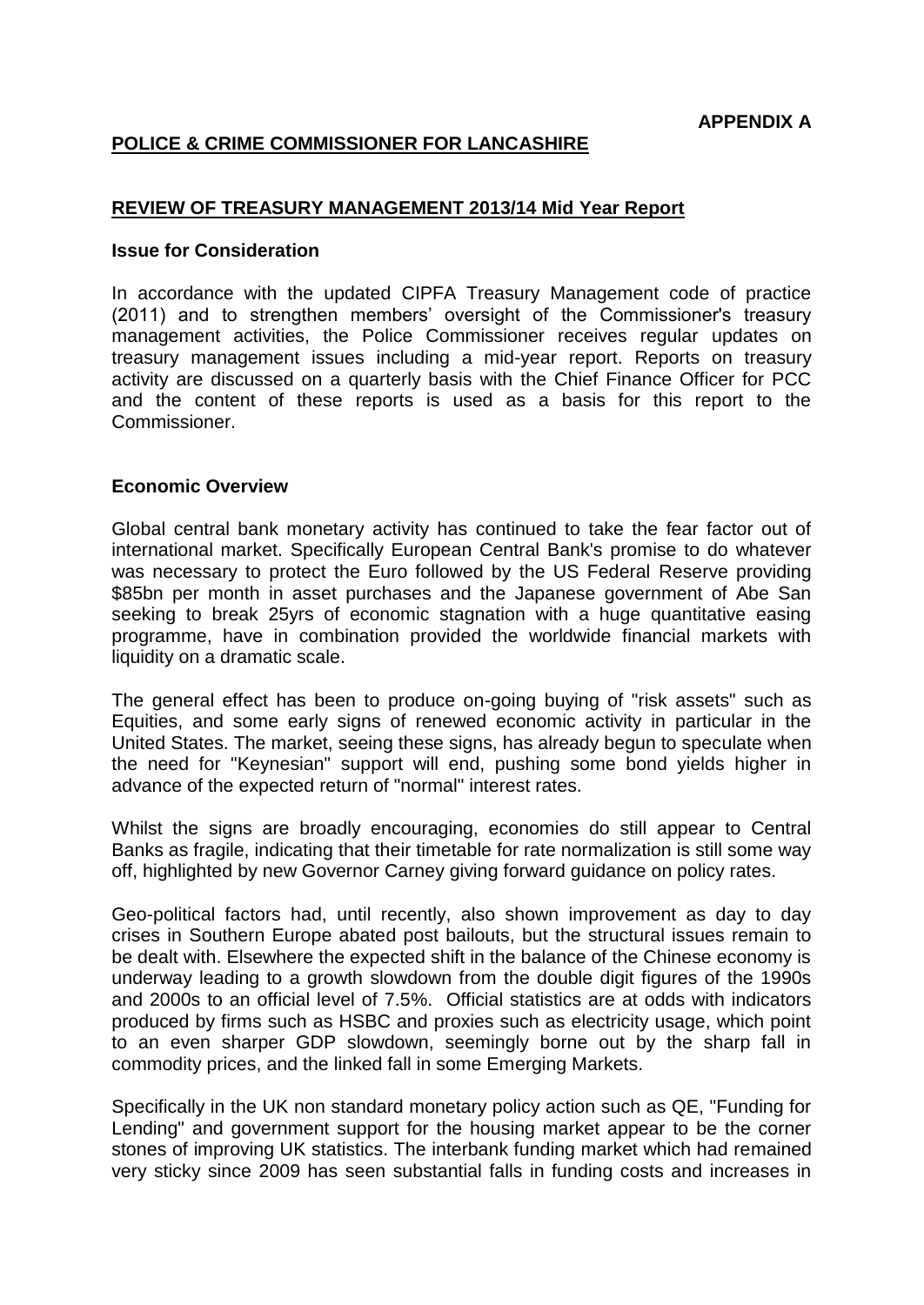activity volume and whilst UK banks still have a lot of balance sheet repairing to complete, lending activity has definitely risen. Money supply and velocity is still low but above the contraction levels consistently seen from 2009-2012.

So in conclusion UK economic activity is slowly improving from a very low base. Recovery is fragile and the Bank of England has signalled on-going monetary support at least until 2016. Personal incomes continue to decline as pay rises fail to track inflation, indicating a very high sensitivity to retail interest rates when the eventual base rate moves do come. International risk factors have reduced but have most definitely not gone away as recent events in the Middle East serve to highlight. All of which still suggested that a very conservative credit risk strategy with some inflation protection is still appropriate.

#### **Interest Rate Environment**

Short term interest rates continue at the very low levels since the Bank of England reduced base rate to 0.5% in March 2009. The chart below shows that there has been very little movement in short term interest rates over the first half of the current financial year.

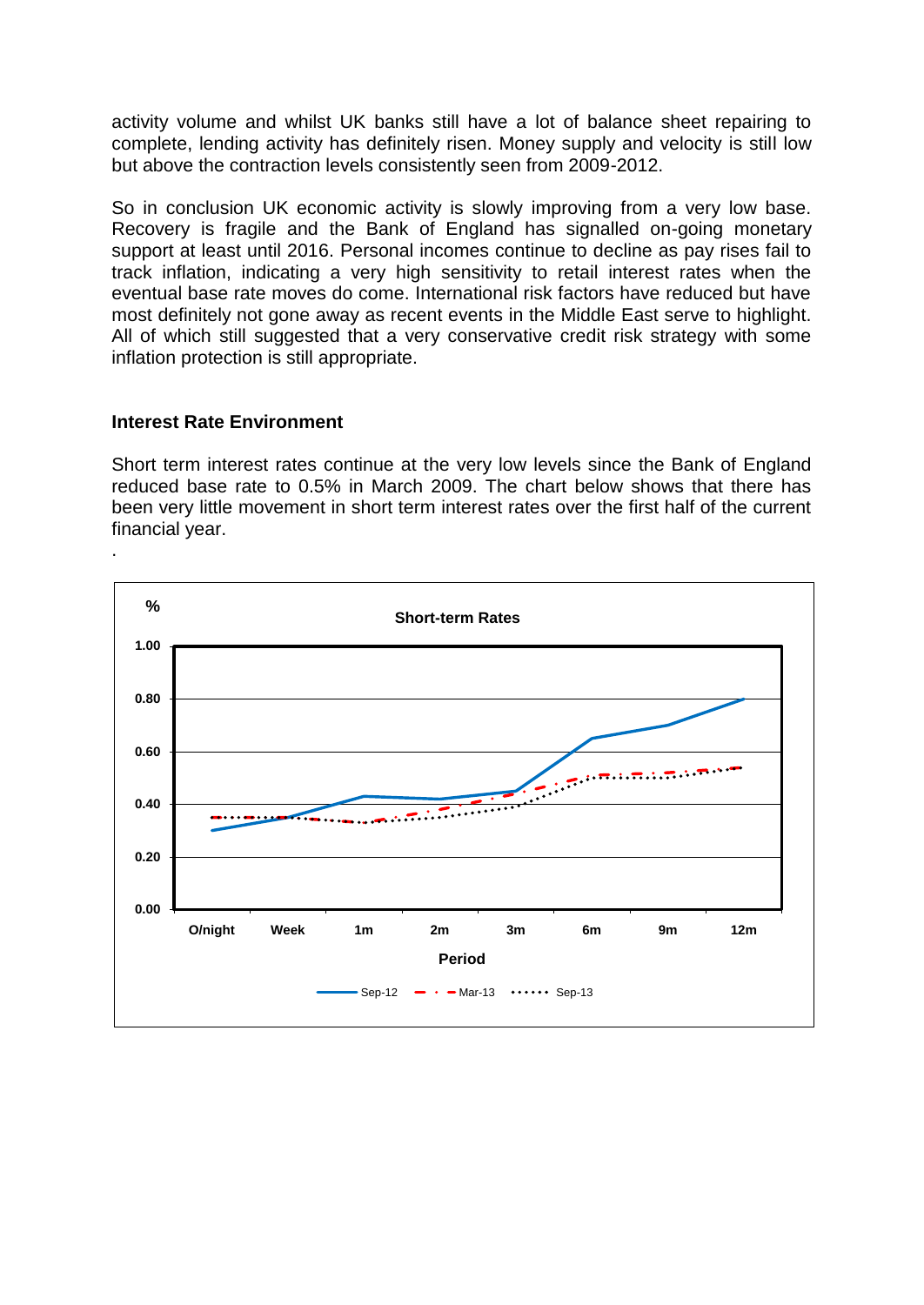

Current longer term PWLB rates are shown below.

Central bank liquidity injections, the abatement of the euro crisis, and the fragile economic recovery has seen a reduction in demand for safe haven assets including UK Government gilts. The result has been an increase in gilt yields and consequently in PWLB interest rates, with a noticeable steepening of the curve in the medium term.

## **Outlook for Interest Rates**

The table below shows a forecast, provided by treasury consultants Arlingclose Ltd. of interest rates over the next three years.

Short term rates are projected to remain flat over this period. Despite the more optimistic economic background short term growth prospects remain subdued. In addition, in his first speech as Governor of the Bank of England Mark Carney, believing that the uncertainty surrounding interest rate rises in recent years had damaged the UK economic recovery highlighted that policy rates would remain low for some years to come as part of the forward guidance policy framework.

Gilt yields are projected to rise steadily through the medium term although downside risks are still present, arising from political instability in Southern Europe and Germany and a recurrence of the Eurozone sovereign debt crisis, events in the Middle East or concern over a possible liquidity crisis in China.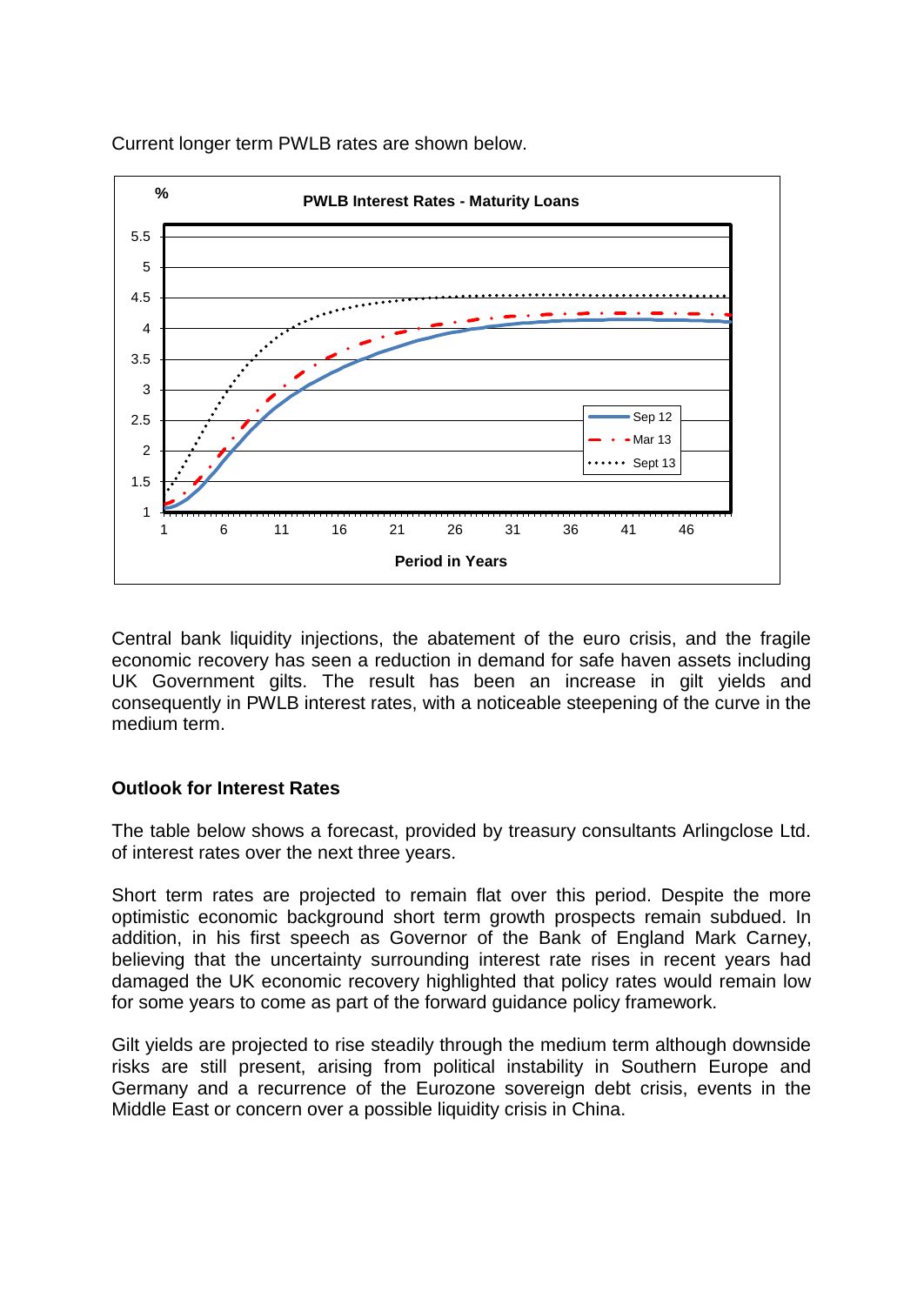| Period              | <b>Bank</b> | 3 month      | 12 month     | 20-year          |
|---------------------|-------------|--------------|--------------|------------------|
|                     | Rate        | <b>LIBID</b> | <b>LIBID</b> | <b>PWLB</b> rate |
| Q3 2013             | 0.50        | 0.45         | 0.90         | 3.90             |
| Q4 2013             | 0.50        | 0.45         | 0.95         | 3.95             |
| Q1 2014             | 0.50        | 0.50         | 0.95         | 4.00             |
| Q2 2014             | 0.50        | 0.55         | 0.95         | 4.05             |
| Q3 2014             | 0.50        | 0.55         | 1.00         | 4.10             |
| Q4 2014             | 0.50        | 0.55         | 1.05         | 4.15             |
| H1 2015             | 0.50        | 0.60         | 1.15         | 4.30             |
| H <sub>2</sub> 2015 | 0.50        | 0.70         | 1.20         | 4.40             |
| H1 2016             | 0.50        | 0.80         | 1.25         | 4.50             |
| H <sub>2</sub> 2016 | 0.50        | 0.80         | 1.30         | 4.70             |

#### **Borrowing**

Since 2008-09 the Police & Crime Commissioner for Lancashire cash investments have been in excess of the borrowing requirement and so to avoid excess borrowing and in order to reduce credit rate risk, balances have been used to fund capital programme expenditure and no borrowing has been taken over this period..

|                                           | 2012-13       | 2013-14         | 2014-15         |
|-------------------------------------------|---------------|-----------------|-----------------|
|                                           | <b>Actual</b> | <b>Estimate</b> | <b>Estimate</b> |
|                                           | £m            | £m              | £m              |
| <b>Capital Programme Borrowing</b>        | 1.207         | 4.195           | 10.765          |
| Borrowing requirement b/fwd from previous |               | 16.444          | 20.246          |
| year                                      | 14.113        |                 |                 |
| <b>Maturing Debt</b>                      | 2.500         | 1.000           | 1.000           |
| Less Statutory MRP (PWLB only @ 4%)       | $-1.376$      | $-1.393$        | $-1.393$        |
| <b>Total Borrowing Requirement</b>        | 16.444        | 20.246          | 31.618          |

All of PCC's borrowing is from the Public Works Loan Board. Following a scheduled debt repayment in 2013 the current long term debt outstanding is £21.154m. The next scheduled repayment is in the 2014-15 financial year. It is possible to repay debt early but the PWLB will charge a premium for early repayment loss of interest.

|                               | 2012-13       | 2013-14         | 2014-15         |
|-------------------------------|---------------|-----------------|-----------------|
|                               | <b>Actual</b> | <b>Estimate</b> | <b>Estimate</b> |
|                               | £m            | £m              | £m              |
|                               |               |                 |                 |
| <b>Total Debt Outstanding</b> | 23.654        | 21.154          | 20.154          |
| In year debt repayment        | $-2.500$      | $-1.000$        | $-1.000$        |
| New Borrowing                 | -             |                 |                 |
| <b>Total Debt Outstanding</b> | 21.154        | 20.154          | 19.154          |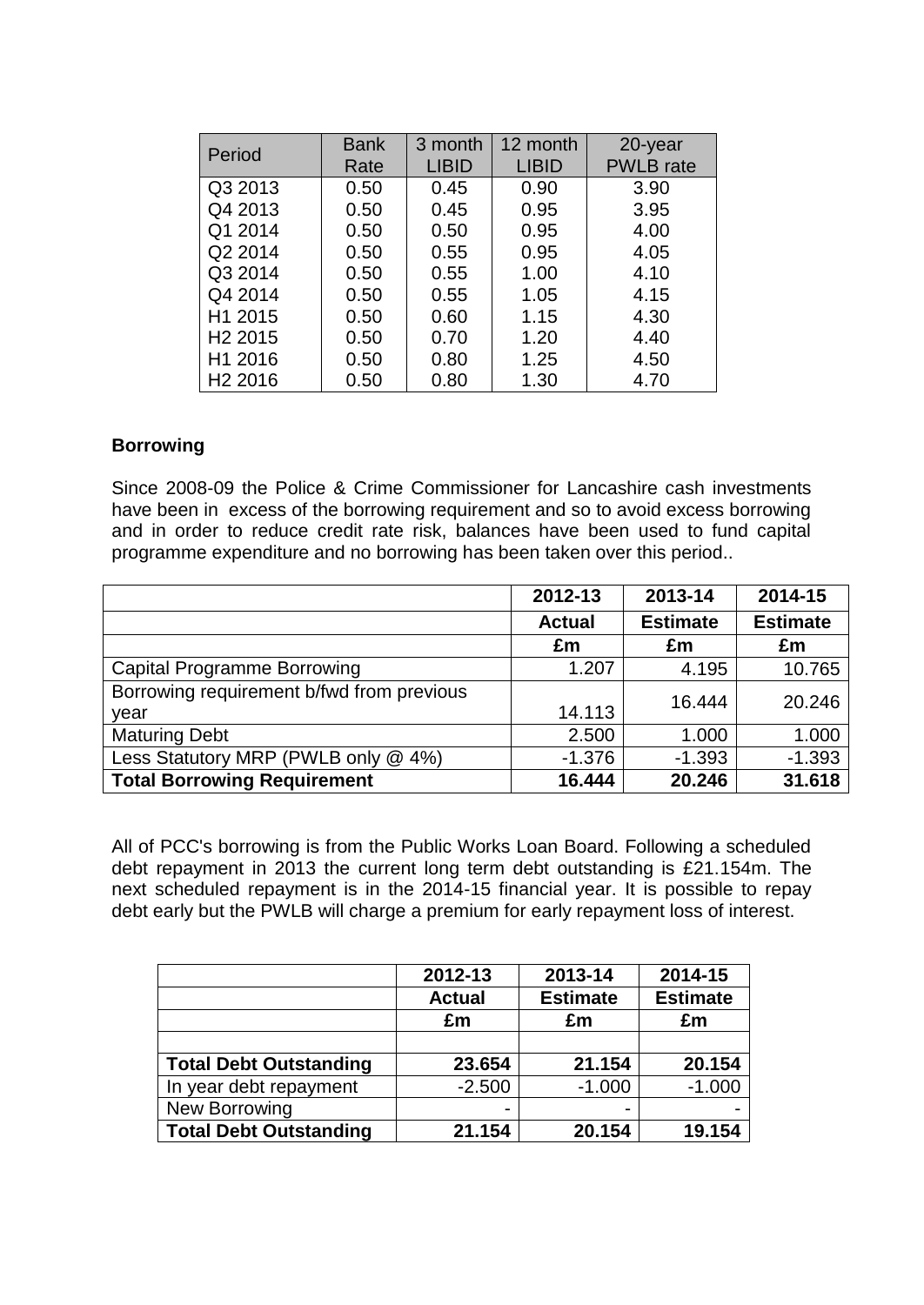#### **Investments**

In line with the 2013-14 treasury management strategy which continues the policy of credit risk reduction following the financial crisis, Lancashire County Council (credit rating by Moodys AA2) is the counterparty for all of PCC's investments

The Commissioner is able to make investments with LCC at any time. The cash flow position along with the investment situation and interest rate environment form part of the regular discussions between the Chief Finance Officer for PCC and the Lancashire County Council Treasury Management Team. All investments are made in accordance with the current Treasury Management Strategy and the CIPFA treasury management code of practice.

The Commissioner has access to a call (instant access) account, which pays 20 basis points (0.20%) above bank rate, this is currently 0.70%. Each working day the balance on the Commissioner's Current Account is invested in this to ensure that the interest received on surplus balances is maximised.

In addition the Commissioner for Lancashire is able to make specific investments with LCC at any time and currently has the following investment.

| <b>INV</b><br>Number | <b>Start Date</b> | Maturity<br>Date | Amount<br>£M | Duration | Interest<br>Rate | Interest<br>on |
|----------------------|-------------------|------------------|--------------|----------|------------------|----------------|
|                      |                   |                  |              |          |                  | Maturity       |
| PCC <sub>8</sub>     | 03/07/2013        | 30/06/2014       | £10m         | 362 days | 0.76%            | £75,375        |

The overall combined amount of interest earned on Fixed/Call balances as at 31st August 2013 is £142.3k on an average balance of £36m at an average rate of 0.95%. The current interest rate is 0.71% following the investment of the above fixed term deposit. Average rate compares favourably with the benchmark 7 day notice index which averages 0.44% over the same period.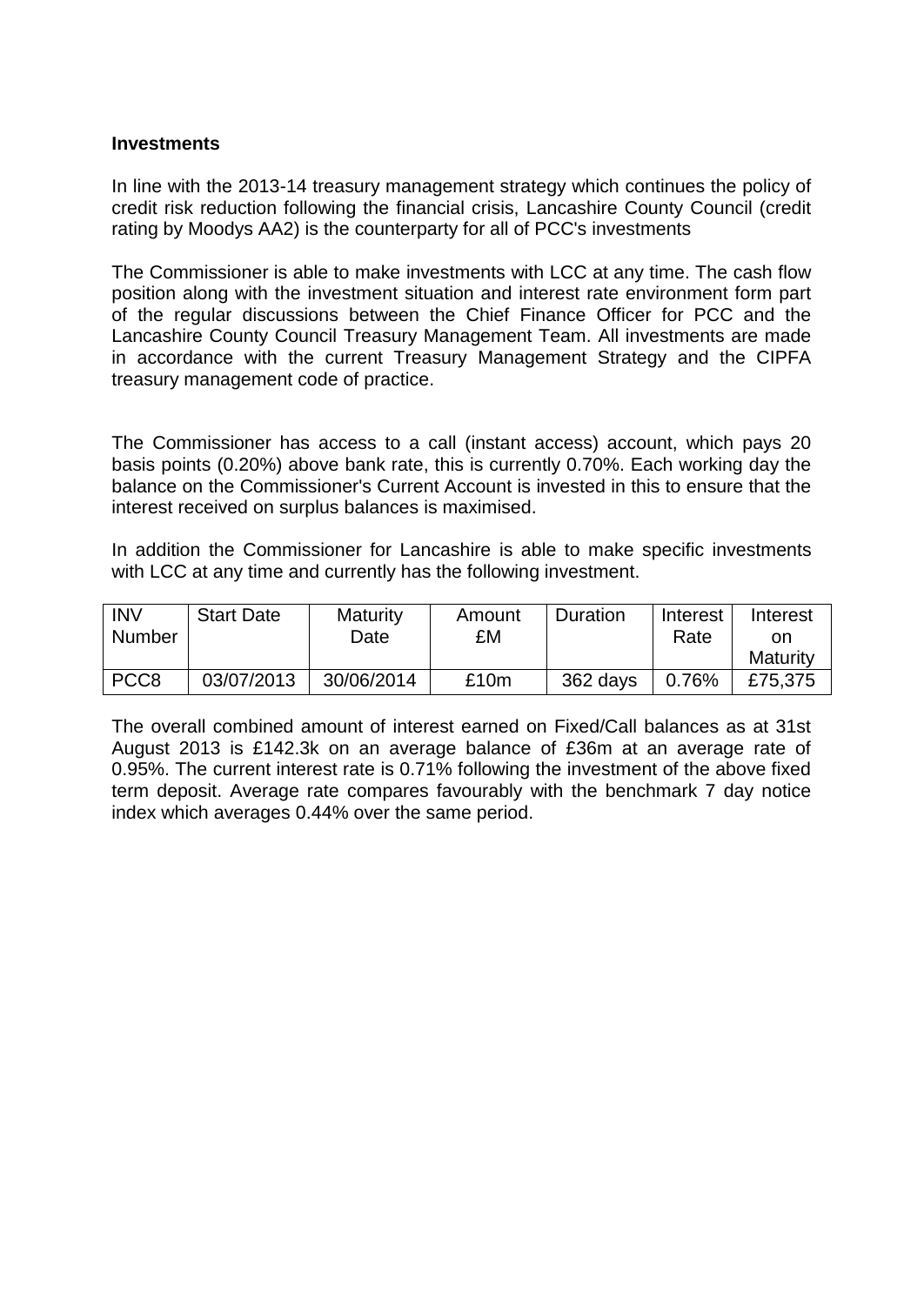The chart below shows the current interest rates for different investment maturities with 3mth, 6mth and 9mth fixed rates falling below PCC for Lancashire's call rate, which is currently 0.70%

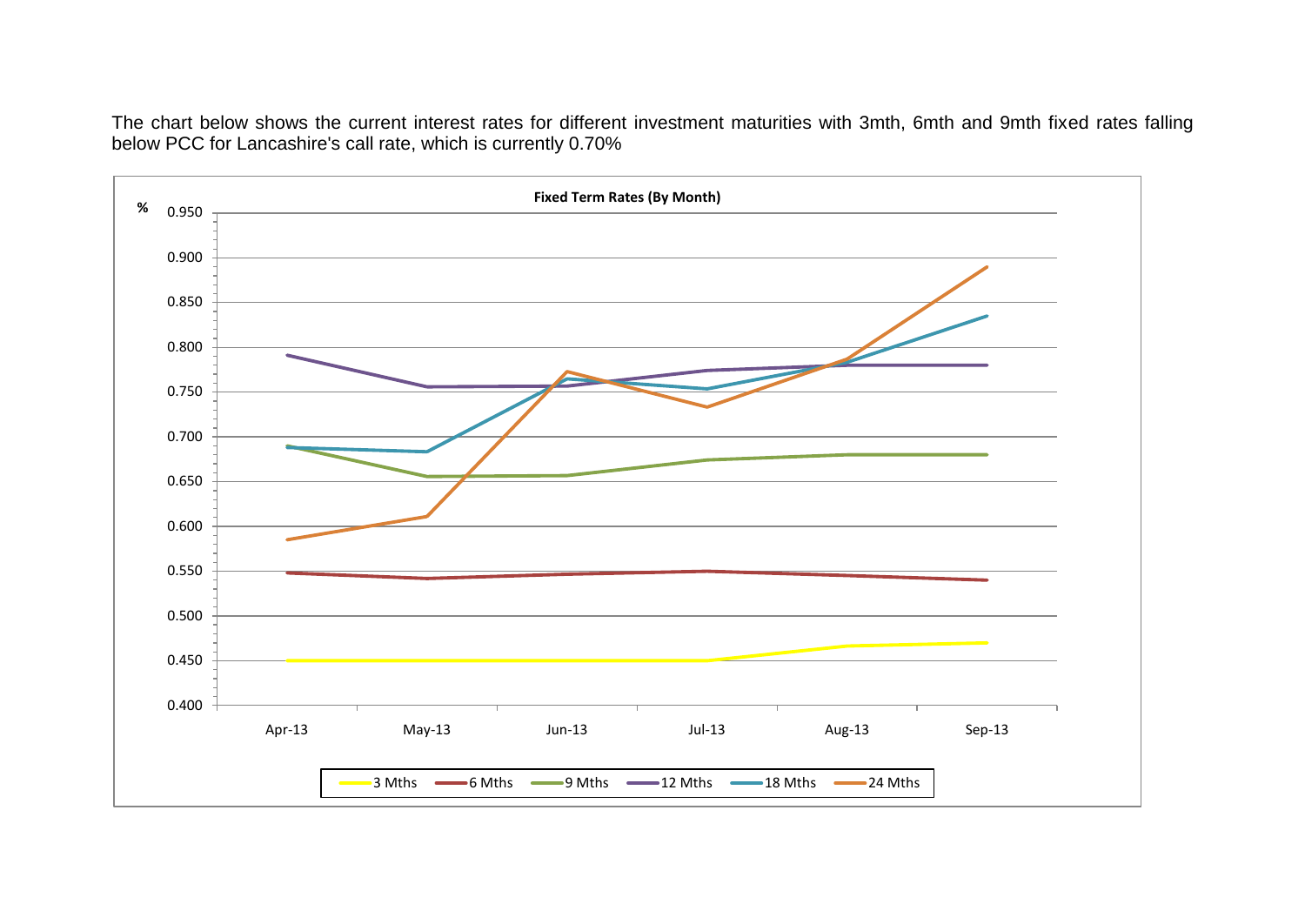## **Prudential Indicators**

In order to control and monitor PCC's treasury management functions, a number of prudential indicators are determined against which performance may be measured. The indicators for 2013/14 are shown in the table below alongside the current actual and none of the indicators have been breached over the period.

|                                                               | 2013-14<br><b>PIS</b> | <b>Actual</b><br>to Date |
|---------------------------------------------------------------|-----------------------|--------------------------|
|                                                               |                       |                          |
| Adoption of the CIPFA Code of Practice for Treasury           | Adopted               | Adopted                  |
| <b>Management</b>                                             |                       |                          |
| Authorised limit for external debt                            | £000                  | £000                     |
| A prudent estimate of total external debt, which does not     |                       |                          |
| reflect the worst case scenario, but allows sufficient        |                       |                          |
| headroom for unusual cash movements                           |                       |                          |
| <b>Borrowing</b>                                              | 44.000                | 21.154                   |
| Other long-term liabilities                                   | 1.000                 |                          |
| Total                                                         | 45.000                | 21.154                   |
| Operational boundary for external debt                        |                       |                          |
| A prudent estimate of debt, but no provision for unusual cash |                       |                          |
| movements. It represents the estimated maximum external       |                       |                          |
| debt arising as a consequence of the Authority's current      |                       |                          |
| plans                                                         |                       |                          |
| Borrowing                                                     | 41.000                | 21.154                   |
| Other long-term liabilities                                   | 1.000                 |                          |
| Total                                                         | 42.000                | 21.154                   |

|                                                                                        | 2013-14<br><b>PIs</b>     | <b>Actual</b><br>to Date |
|----------------------------------------------------------------------------------------|---------------------------|--------------------------|
| Upper limit for fixed interest rate exposure                                           |                           |                          |
| <b>Borrowing</b>                                                                       | 100%                      | 100%                     |
| Investments                                                                            | 100%                      | 24%                      |
| Upper limit for variable rate exposure                                                 |                           |                          |
| <b>Borrowing</b>                                                                       | 25%                       | 0%                       |
| Investments                                                                            | 100%                      | 76%                      |
| Upper limit for total principal sums invested for over 364<br>days (per maturity date) | 75%                       | Nil                      |
| <b>Maturity structure of debt</b>                                                      | Upper/<br>Lower<br>Limits | <b>Actual</b>            |
| Under 12 months                                                                        | 50% / nil                 | 4.73%                    |
| 12 months and within 24 months                                                         | 50% / nil                 | 7.09%                    |
| 24 months and within 5 years                                                           | 50% / nil                 | 12.76%                   |
| 5 years and within 10 years                                                            | 80% / nil                 | 20.11%                   |
| 10 years and above                                                                     | 90% / 25%                 | 55.31%                   |